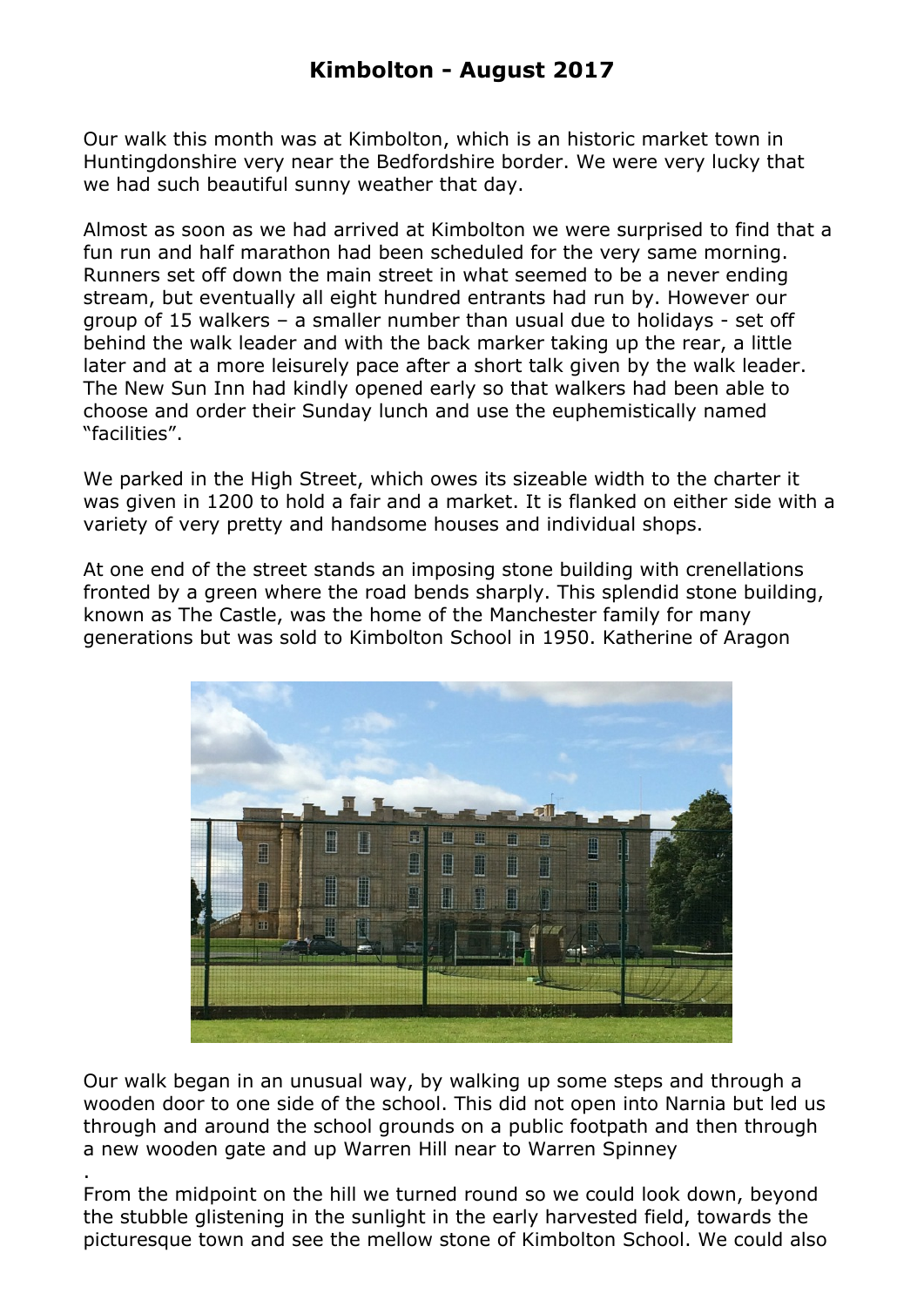see a small almost circular group of dark green trees to our left, which is the site of where there once stood the original motte and bailey wooden castle. You can see this area marked on the ordnance survey map of the area.



After a short breather and a drink of water – we were quite hot by this time we continued up the hill to meet a track called Pound Lane and then onwards past a farm and some houses. Opposite these, some (presumably) diseased old horse chestnut trees had been recently felled and were laid in a pile nearby.

Once past, we turned left with a small copse on our left and field to the right on the corner of which stood a large high stack of bales of straw, another sign of the harvest, and eventually turned left again at a footpath sign leading us on towards the B660 that leads through Pertenhall, Keysoe and other villages to Bedford.

Crossing this, and after walking a little way along to our right, was a track to the left with a small group of houses where we could hear chickens clucking in the garden. Our rural walk continued from there to the bend and then left down a gentle hill through some fields and along dry tracks until we reached the edge of the interestingly named Hatchett Lane.